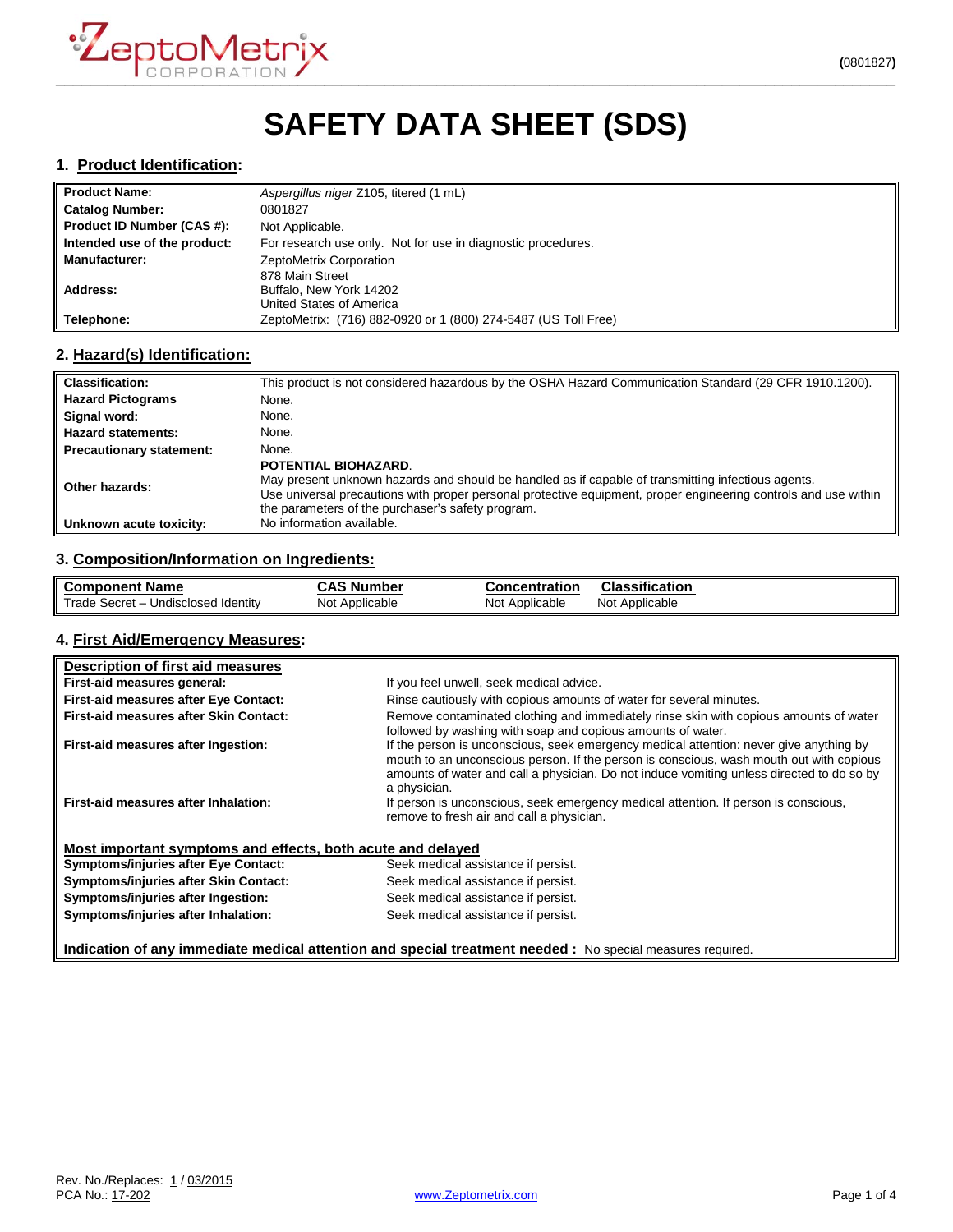

## **5. Fire and Explosion Measures:**

| <b>Extinguishing Media</b><br>Suitable extinguishing media:<br>Unsuitable extinguishing media: | Use an extinguishing agent suitable for the surrounding area.<br>Use an extinguishing agent suitable for the surrounding area. |
|------------------------------------------------------------------------------------------------|--------------------------------------------------------------------------------------------------------------------------------|
| Special hazards arising from the substance or mixture                                          |                                                                                                                                |
| Fire hazard:                                                                                   | No known hazards.                                                                                                              |
| <b>Explosion hazard:</b>                                                                       | No known hazards.                                                                                                              |
| <b>Reactivity:</b>                                                                             | No known hazards.                                                                                                              |
| <b>Advice for firefighters</b>                                                                 |                                                                                                                                |
| <b>Firefighting instructions:</b>                                                              | Exercise caution when fighting a fire.                                                                                         |
| Protection during firefighting:                                                                | Firefighters should wear protective gear. Do not enter fire area without proper protective                                     |
|                                                                                                | equipment, including respiratory protection.                                                                                   |

# **6. Accidental Release Measures:**

| Personal precautions, protective equipment and emergency procedures |                                                                                  |  |
|---------------------------------------------------------------------|----------------------------------------------------------------------------------|--|
| General measures:                                                   | Use appropriate personal protective equipment (PPE) and appropriate laboratory   |  |
|                                                                     | procedures.                                                                      |  |
|                                                                     |                                                                                  |  |
| For non-emergency personnel                                         |                                                                                  |  |
| <b>Protective equipment:</b>                                        | Use appropriate personal protective equipment (PPE).                             |  |
| <b>Emergency procedures:</b>                                        | Use appropriate emergency laboratory procedures.                                 |  |
|                                                                     |                                                                                  |  |
| For emergency responders                                            |                                                                                  |  |
| <b>Protective equipment:</b>                                        | Use appropriate personal protective equipment (PPE).                             |  |
| <b>Emergency procedures:</b>                                        | Use appropriate emergency procedures.                                            |  |
|                                                                     |                                                                                  |  |
| Methods and material for containment and cleaning up                |                                                                                  |  |
| For containment:                                                    | Contain material in accordance to State and Federal regulations.                 |  |
| Methods for cleaning up:                                            | Follow and dispose of material in accordance to State and Federal waste disposal |  |
|                                                                     | regulations.                                                                     |  |
|                                                                     |                                                                                  |  |

## **7. Handling and Storage:**

| Precautions for safe handling: | Handle in accordance with all Biosafety Level 2 procedures. Please reference the 5 <sup>th</sup><br>edition of Biosafety in Microbiological and Biomedical Laboratories (BMBL) for a detailed<br>discussion on biological safety<br>(http://www.cdc.gov/biosafety/publications/bmbl5/index.htm). |
|--------------------------------|--------------------------------------------------------------------------------------------------------------------------------------------------------------------------------------------------------------------------------------------------------------------------------------------------|
| <b>Storage conditions:</b>     | Keep container closed when not in use. Do not store in a frost-free freezer.                                                                                                                                                                                                                     |
| Incompatible products:         | No Data Available.                                                                                                                                                                                                                                                                               |
| Incompatible materials:        | No Data Available.                                                                                                                                                                                                                                                                               |
| Storage:                       | Recommended storage temperature -65°C.                                                                                                                                                                                                                                                           |

## **8. Exposure Controls and Personal Protection:**

| Appropriate engineering controls:<br><b>Personal Protective Equipment:</b> | Use universal precautions. Product may present unknown biohazard.<br>Use laboratory coat, protective gloves, safety glasses and suitable protective clothing. |
|----------------------------------------------------------------------------|---------------------------------------------------------------------------------------------------------------------------------------------------------------|
| Pictograms:                                                                |                                                                                                                                                               |
| <b>Eye/Face protection:</b>                                                | Wear in accordance with good laboratory practices and safety procedures.                                                                                      |
| Skin and body protection:                                                  | Wear in accordance with good laboratory practices and safety procedures.                                                                                      |
| <b>Respiratory protection:</b>                                             | Wear in accordance with good laboratory practices and safety procedures.                                                                                      |
| Hand protection:                                                           | Wear in accordance with good laboratory practices and safety procedures.                                                                                      |
| <b>Mechanical protection:</b>                                              | Wear in accordance with good laboratory practices and safety procedures.                                                                                      |
| Special work practices:                                                    | Follow purchaser's safety program.                                                                                                                            |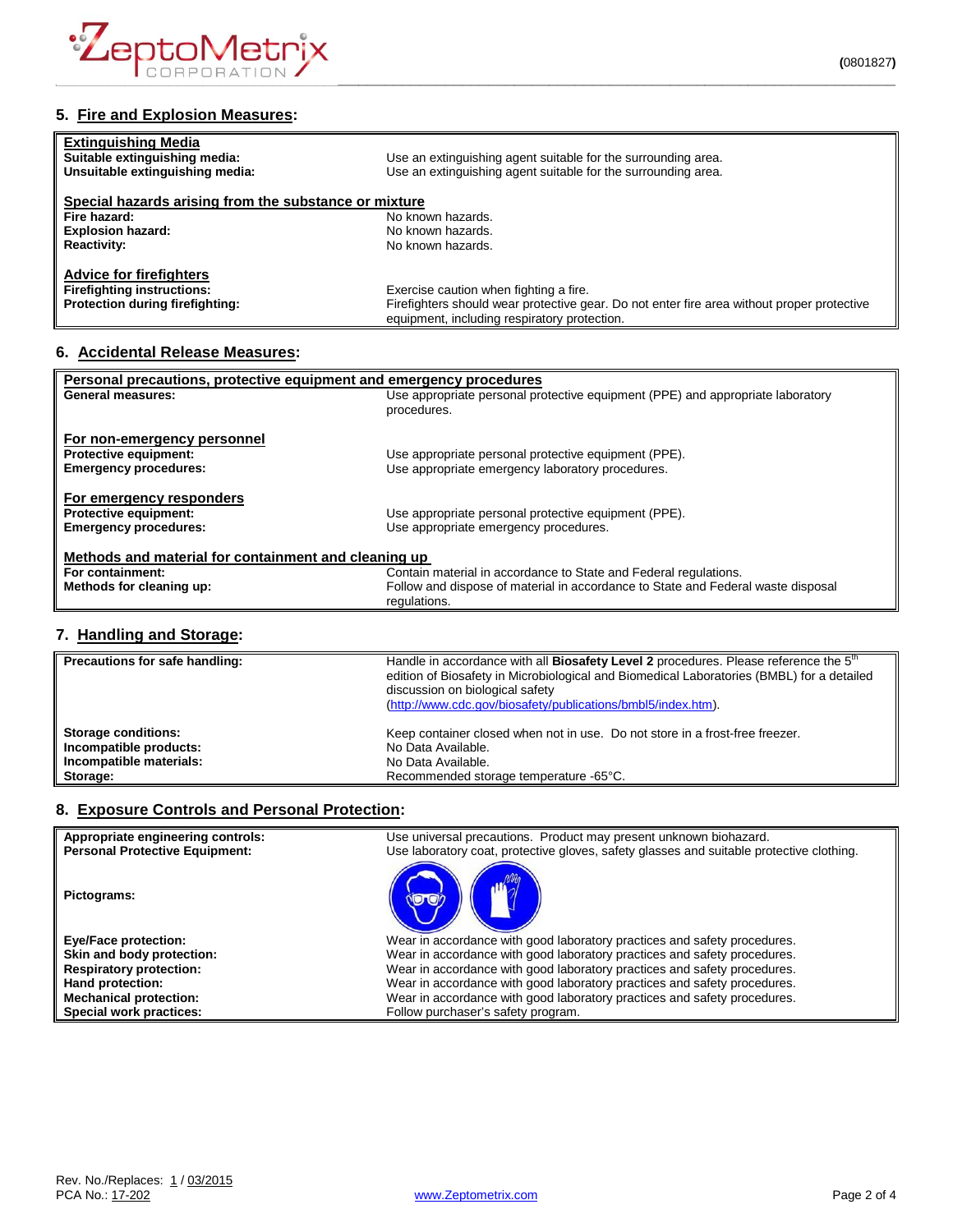

# **9. Physical and Chemical Properties:**

| <b>Physical State:</b>                        | Liquid at room temperature.        |
|-----------------------------------------------|------------------------------------|
| Appearance/color:                             | Cloudy to clear                    |
| Odor:                                         | No Data Available.                 |
| Odor threshold:                               | No Data Available.                 |
| pH:                                           | No Data Available.                 |
| Melting point/freezing point:                 | No Data Available.                 |
| <b>Boiling point:</b>                         | No Data Available.                 |
| Flash point:                                  | No Data Available.                 |
| <b>Evaporation rate:</b>                      | No Data Available.                 |
| Flammability:                                 | No Data Available.                 |
| Upper/lower flammability or explosive limits: | No Data Available.                 |
| Vapor pressure:                               | No Data Available.                 |
| Vapor density:                                | No Data Available.                 |
| <b>Relative density:</b>                      | No Data Available.                 |
| Solubility(ies):                              | No Data Available.                 |
| <b>Partition coefficient:</b>                 | No Data Available.                 |
| Auto-ignition temperature:                    | No Data Available.                 |
| <b>Decomposition temperature:</b>             | No Data Available.                 |
| Viscosity:                                    | No Data Available.                 |
| Other information:                            | May settle. Mix gently before use. |

# **10. Stability and Reactivity:**

| <b>Reactivity:</b>                  | No Data Available.                                                                                      |
|-------------------------------------|---------------------------------------------------------------------------------------------------------|
| Chemical stability:                 | The product is stable.                                                                                  |
| Possibility of hazardous reactions: | Under normal conditions of storage and use, hazardous reactions will not occur.                         |
| <b>Conditions to avoid:</b>         | No Data Available.                                                                                      |
| Incompatible materials:             | No Data Available.                                                                                      |
| Hazardous decomposition products:   | Under normal conditions of storage and use, hazardous decomposition products should<br>not be produced. |

## **11. Toxicological Information:**

| <b>Skin corrosion/irritation:</b>                   | No Data Available. |
|-----------------------------------------------------|--------------------|
| Eye damage/irritation:                              | No Data Available. |
| <b>Respiratory damage/irritation:</b>               | No Data Available. |
| Ingestion damage/irritation:                        | No Data Available. |
| Specific target organ toxicity (single exposure):   | No Data Available. |
| Specific target organ toxicity (repeated exposure): | No Data Available. |
| <b>Numerical measure of toxicity:</b>               | No Data Available. |
| Symptoms/injuries after skin contact:               | No Data Available. |
| Symptoms/injuries after eye contact:                | No Data Available. |
| Symptoms/injuries after inhalation:                 | No Data Available. |
| Symptoms/injuries after ingestion:                  | No Data Available. |

### **12. Ecological Information:**

| Ecotoxicity:                      | No Data Available. |
|-----------------------------------|--------------------|
| Persistence and degradability:    | No Data Available. |
| <b>Bioaccumulative potential:</b> | No Data Available. |
| Mobility in soil:                 | No Data Available. |
| Other adverse effects:            | No Data Available. |

### **13. Disposal Information:**

| ML<br>oв.<br>50<br>- - | State<br>and<br>local<br>100<br>- -<br>$\overline{a}$<br>- 스<br>י הווה<br>.00<br>,,,<br>. Ir<br>~<br>$\epsilon$<br>.ore<br>$\overline{\phantom{a}}$<br>$\sim$<br>ы.<br>-<br>.107<br>৴౹៶<br>วเเ<br><b>EULDI</b> 13.<br>.<br>. . |
|------------------------|--------------------------------------------------------------------------------------------------------------------------------------------------------------------------------------------------------------------------------|
|                        |                                                                                                                                                                                                                                |

# **14. Transport Information:**

| UN number                                                            | UN3373                                    |
|----------------------------------------------------------------------|-------------------------------------------|
| UN proper shipping name                                              | Biological Substance, Category B.         |
| <b>Hazard Class</b>                                                  | 6.2                                       |
| Packing group                                                        | None.                                     |
| <b>Environmental hazards</b>                                         | No data available.                        |
| <b>Transport in bulk</b><br>(According to MARPOL 73/78 and IBC Code) | Packing Instruction: P650                 |
| <b>Special precautions</b>                                           | May require Biosafety Level 2 Laboratory. |